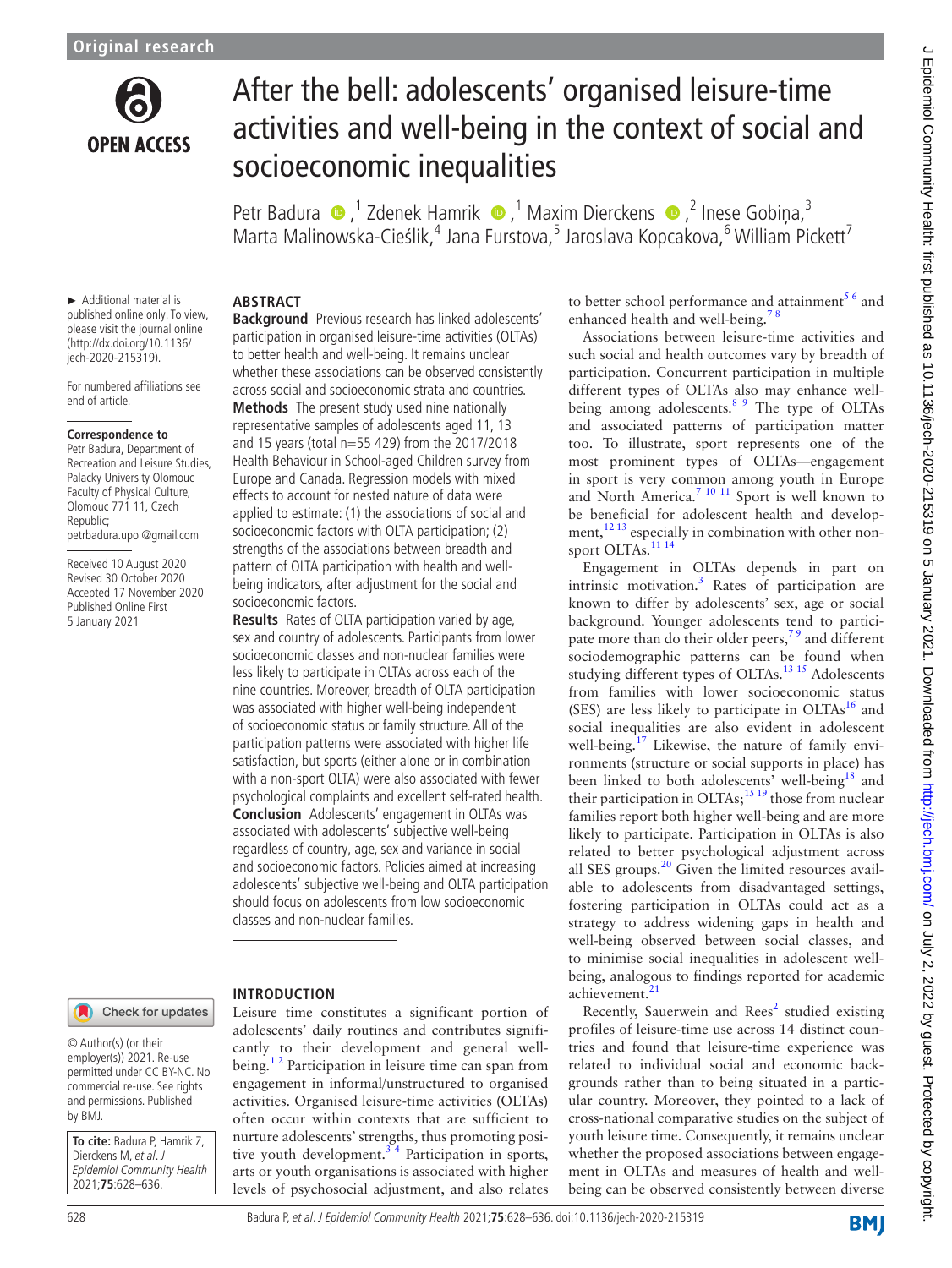socioeconomic and social contexts across different countries. In the current study, we aimed to: (1) investigate the patterns and breadth of participation in OLTAs across nine countries from different parts of Europe (Western, Central, Eastern and Northern) and Canada with divergent social and socioeconomic contexts, and (2) examine the strength and consistency of associations between participation in OLTAs and reports of adolescent well-being, while considering the potential modifying effects of social and socioeconomic context across different countries. Based on the conclusions made by Sauerwein and Rees, $2$  we assumed that OLTA participation patterns would manifest in terms of similar socioeconomic differences across the countries and that such participation would also be associated with health and well-being, regardless of the country.

# **METHODS**

## **Study participants**

Data were available from the international Health Behaviour in School-aged Children (HBSC) study conducted in 2017/2018. In this WHO-affiliated study, each participating country is required to comply with an international research protocol that outlines standard sampling procedures, data

coding and processing methods. Nationally representative samples are generated for children aged 11, 13 and 15 years. All participating countries employed a stratified cluster sampling strategy, with classes nested within schools as the primary sampling unit. Data were collected using a standardised and validated questionnaire. Adolescents' participation was anonymous and voluntary, and no incentives were offered for participation. The research has conformed to the principles embodied in the Declaration of Helsinki.

The primary focus of the current analysis was participation in OLTAs reported by these students. Participation was identified using an optional HBSC questionnaire module available in nine countries: Armenia, Belgium (Flemish region), Canada, Czechia, Latvia, Republic of Moldova, Poland, Russia and Slovakia. The cross-national sample involved 56 952 participants with valid questionnaires from these nine countries, of which 55 429 adolescents provided responses to the OLTA module.

## **Design**

This study involved a cross-sectional analysis of available international data. The primary independent (exposure) variables were measures of participation in OLTAs. The dependent (outcome) variable was a measure of adolescent well-being. Relationships between OLTA participation and well-being were examined while considering the influences of variables describing various social and socioeconomic contexts.

#### **Measures**

## Organised leisure-time activity participation

Adolescents' participation (yes/no) in six particular types of OLTAs was measured: team sports, individual sports, arts, youth organisations, afterschool clubs/leisure centres and religious activities. These indicators were used to measure adolescents' *breadth* and *patterns of participation* in OLTAs. A test–retest study demonstrated substantial reliability of responses to the instrument.[22](#page-8-15) *Breadth of participation* was considered as the number of OLTAs that adolescents were involved in concurrently, ranging from no activity to six activities. *Patterns of participation* were measured by distinguishing four categories: (1) no participation in any of the OLTAs, (2) participation in non-sport OLTAs only (ie, any OLTA except for team and/or

individual sports), (3) participation in sport OLTAs only (ie, only team and/or individual sports) and (4) participation in both nonsport and sport OLTAs.

#### Social contexts

The HBSC *Family Affluence Scale* (FAS III) was used to measure SES. This proxy-indicator is used to assess families' material assets based on six items: number of cars, number of bathrooms, number of computers/laptops, number of holidays abroad in the past 12 months, having own bedroom and dishwasher ownership. Item scores were summed and then transformed into a ridit score for each country separately, $^{23}$  with the score ranging from 0 (low SES) to 1 (high SES), representing the adolescents' relative family affluence in their country of residence. Next, FAS was categorised into low (0–20th percentile), medium (21st–80th percentile) and high (81st–100th percentile) SES groups within each country based on these scores, consistent with the recommended approach to treat FAS III for studies using cross-national HBSC data.<sup>24</sup>

*Family structure* was assessed by asking adolescents who they live with at the home where they live all or most of the time. Response options were: *mother, father, stepmother (or father's girlfriend/partner), stepfather (or mother's boyfriend/partner), someone or somewhere else (eg, siblings, grandparents)* and *foster or children's home*. Four categories of family structure were derived then: nuclear family (consisting of two parents and their child), single-parent family, stepfamily and non-parental family.

We also included mean scores of the  $family (α=0.94)$  and *peer support* ( $\alpha$ =0.92) subscales of the Multidimensional Scale of Perceived Social Support, $^{25}$  given the possible confounding role of social support in the associations between OLTA and mental well-being.

## Subjective well-being

Four measures were used to assess adolescents' well-being. *Life satisfaction* was measured using the Cantril ladder, a visual analogue 11-point scale for rating how adolescents feel about their life at present (*worst possible life=0* to *best possible life=10*). This ladder is easily understood and a reliable instru-ment in adolescent populations.<sup>[26](#page-8-19)</sup>

The HBSC symptom checklist<sup>27</sup> was applied to assess the frequency of four *somatic complaints* (headache, backache, stomach ache and feeling dizzy) and four *psychological complaints* (feeling low, bad temper or irritability, feeling nervous and difficulties falling asleep) experienced in the last 6 months. Each item included a five-point response scale ranging from *rarely or never=0* to *about every day=4*. An absolute summary score (0–16) was computed for both subscales separately ( $\alpha$ =0.68 and 0.74, respectively), with higher scores indicating more frequent complaints.

*Self-rated health* was assessed by asking adolescents *Would you say your health is…?* Pursuant to a recommended classification system,[28](#page-8-21) four response options (*poor, fair, good* and *excellent*) were dichotomised as *excellent health* versus all other self-rated health states.

## **Statistical analyses**

Analyses were conducted using IBM SPSS V.22 and R 3.6.3 software. Sex and age differences in the prevalence of six types of OLTA participation, non-participation in OLTAs and the breadth of OLTA participation were assessed.  $\chi^2$  tests with Rao-Scott correction were applied to account for the complex survey design.

J Epidemiol Community Health: first published as 10.1136/jech-2020-215319 on 5 January 2021. Downloaded from <http://jech.bmj.com/> on July 2, 2022 by guest. Protected by copyright.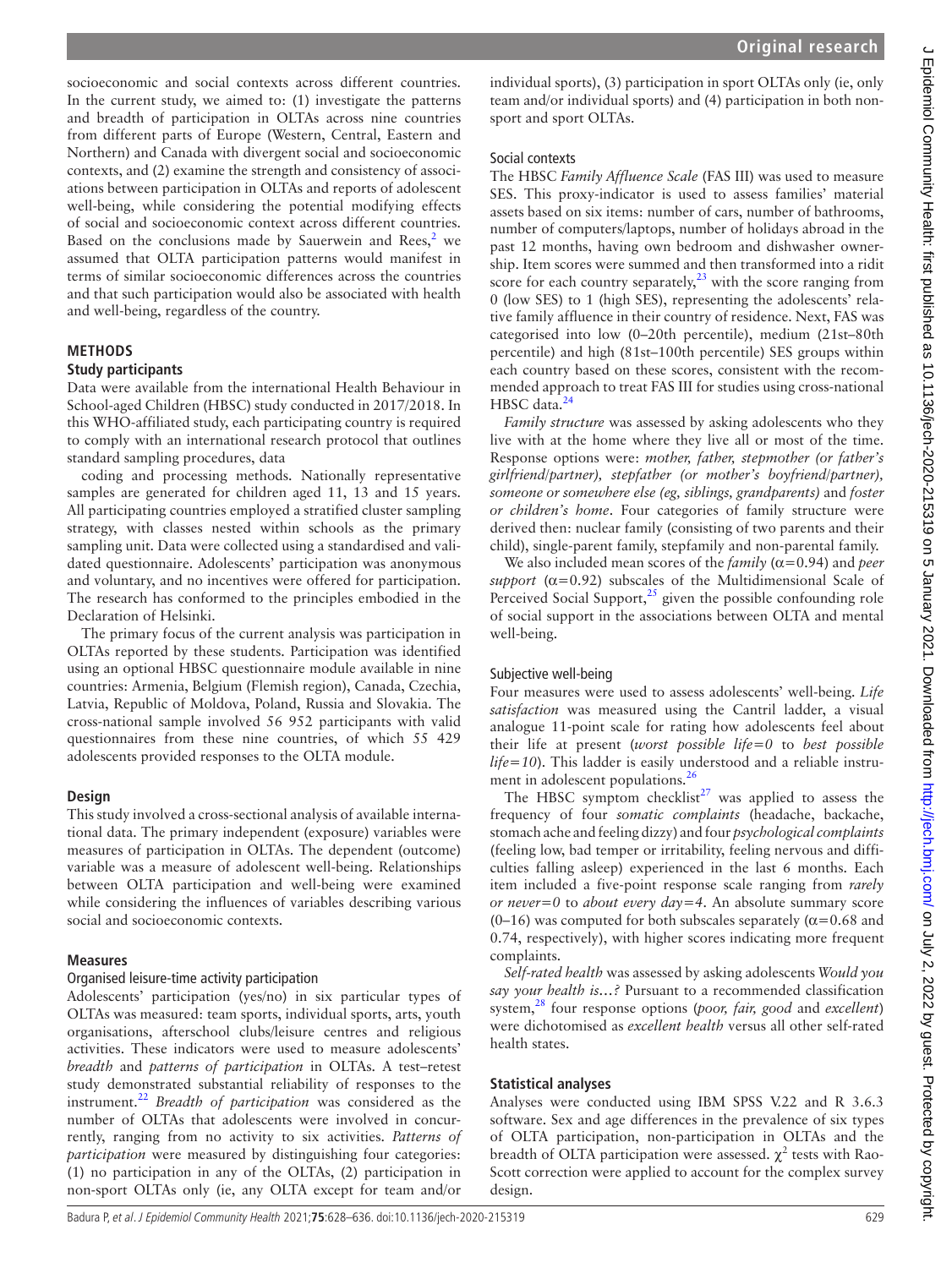A series of multilevel linear and logistic regression analyses were performed accounting for the hierarchical data structure (individuals nested within schools then countries). The R package 'lme4' was used to fit the linear and generalised linear multilevel models with a Restricted Maximum Likelihood approach. First, we assessed the variability at the country and school level by fitting empty models without other predictors. Second, the associations between demographic then socioeconomic factors with the breadth and the pattern of adolescents' OLTA participation were examined. Third, we estimated the strength and significance of associations between the breadth and the pattern of adolescents' OLTA participation with the various well-being indicators. Finally, we included interaction terms that considered OLTA participation with each of the SES and family structure measures, respectively, to examine their potential modifying role in the associations of both the dimensions of OLTA participation with well-being indicators [\(online](https://dx.doi.org/10.1136/jech-2020-215319) [supplemental tables 1–4](https://dx.doi.org/10.1136/jech-2020-215319)). All multilevel models analysing the associations of OLTA participation with well-being indicators were controlled for sex, age, SES, family structure and family and peer support.

## **RESULTS**

Sociodemographic characteristics of the sample  $(n=55 429)$ , the level of the perceived social support and data on four subjective well-being measures are displayed in [table](#page-3-0) 1.

Participation rates varied substantially by age and sex, as well as country, for the six specific OLTAs across countries ([table](#page-4-0) 2). The proportion of girls not involved in any OLTA was significantly higher compared with boys in two countries (Armenia and Moldova), and significantly lower in two others (Canada and Czechia).

With respect to specific types of OLTA, the proportion of boys participating in team sports was higher compared with girls (57.9% vs 37.0%), while attending an art school or club was more prevalent in girls than boys  $(48.1\% \text{ vs } 23.4\%).$  This held true both cross-nationally and within countries. In the total sample, sex-differences in the prevalence of other OLTAs were absent. However, we observed a mixed picture for sex differences concerning participation in individual sports, youth organisations and after-school/leisure clubs across countries [\(table](#page-4-0) 2).

A consistent pattern was observed regarding age [\(table](#page-5-0) 3). Older respondents exhibited a lower breadth of OLTA participation (the mean number of OLTAs was 1.85 in 11-year-olds; 1.41 in 15-year-olds) and a higher percentage of non-participants in OLTA (13.0% in 11-year-olds; 23.6% in 15-year-olds) than their younger peers. A similar result was found for all six types of OLTAs in the countries, with only a few exceptions.

[Table](#page-6-0) 4 shows the associations between the demographic, social and socioeconomic variables with the breadth and the pattern of adolescents' OLTA participation. A higher breadth of OLTA participation was observed in adolescents from the middle ( $\beta$ =0.22) and high ( $\beta$ =0.49) SES groups compared with their low SES counterparts. Compared with nuclear families (operationally defined as mother, father and their child), the breadth of OLTA participation was lower in single-parent families ( $\beta$ =−0.08) and especially in stepfamilies ( $\beta$ =−0.12).

Independent of the OLTA participation pattern (ie, only nonsport OLTAs, only sport OLTAs and a combination of both), the odds for participating increased with higher SES ([table](#page-6-0) 4). The socioeconomic gradient was most notable for participation in both sport and non-sport OLTAs (OR=3.68 for high vs low SES). Adolescents from nuclear families were more likely to

report any pattern of OLTAs participation compared with their peers with another family structure.

Fully adjusted models examining OLTA participation (both breadth and pattern) and the well-being indicators are provided in [table](#page-6-1) 5. Engagement in a wide breadth of OLTAs concurrently was associated with fewer psychological complaints ( $\beta$ = −0.09), higher life satisfaction ( $β=0.12$ ) and with higher odds of excellent self-rated health (OR=1.16), but also with more frequent occurrence of somatic health complaints  $(β=0.04)$ .

Regardless of the pattern, OLTA participation was associated with higher life satisfaction (ranging from  $\beta$ =0.15 for only non-sport OLTAs to  $\beta$ =0.43 for participation in both sport and non-sport OLTAs). Those involved only in sport or combining sport and non-sport OLTAs further indicated fewer psychological complaints ( $\beta$ =−0.60 and  $\beta$ =−0.43, respectively) and had higher odds of rating their health as excellent  $(OR=1.67)$ and OR=1.68, respectively) compared with non-participants in OLTAs. Lower presence of somatic complaints was however exclusively observed in the category of only sport participants  $(\beta=-0.21)$ .

To determine whether the associations of OLTA participation with well-being indicators were stable across SES classes and different types of families, we tested a variety of models with interaction terms. There was no clear or consistent indication of such interactions for the outcomes of somatic complaints and self-rated health, and only a few for life satisfaction and psychological complaints ([online supplemental tables 1–4](https://dx.doi.org/10.1136/jech-2020-215319)).

## **DISCUSSION**

In this study, we present novel information on the participation of young people in OLTAs from nine countries in different regions of Europe and Canada. These countries include a diverse array of sociocultural and socioeconomic contexts. Our most important findings were the identification of different rates of participation in OLTAs across these countries, with associated variations in various social determinants of OLTA participation, as well as specific indicators of health and well-being. Our findings highlighted the fact that participation in OLTAs is positively linked to adolescents' well-being regardless of any underlying social and socioeconomic differences, consistent with past reports.<sup>5720</sup> We also observed that as the breadth of participation in OLTAs rose, this rise was significantly associated with higher life satisfaction, less psychological complaints and better self-rated health among adolescents, which accords with findings documented historically.<sup>29</sup> In addition, our findings further emphasise the unique contributions of distinct OLTA partici-pation patterns on various aspects of adolescents' well-being.<sup>[30](#page-8-23)</sup> They also reinforce the protective role of sports on well-being, in line with other research.<sup>[31](#page-8-24)</sup>

It appears that the effects of family structure and SES on the participation in OLTAs among adolescents are similar across countries with diverse cultural and economic backgrounds. Adolescents from 'non-nuclear' or more impoverished families face more challenges and obstacles in their OLTA participation, as has been found previously. $32$  We found strong and consistent associations between participation in OLTAs and the indicators of well-being that were stable across socioeconomic groups and distinct family structure models. This implies that health promotion policies should consider interventions implementing youthappealing OLTAs aiming at low-income families, and families with single or cohabiting parents to avoid widening the gap between social classes and minimise socioeconomically determined inequalities in adolescents' well-being.<sup>33</sup>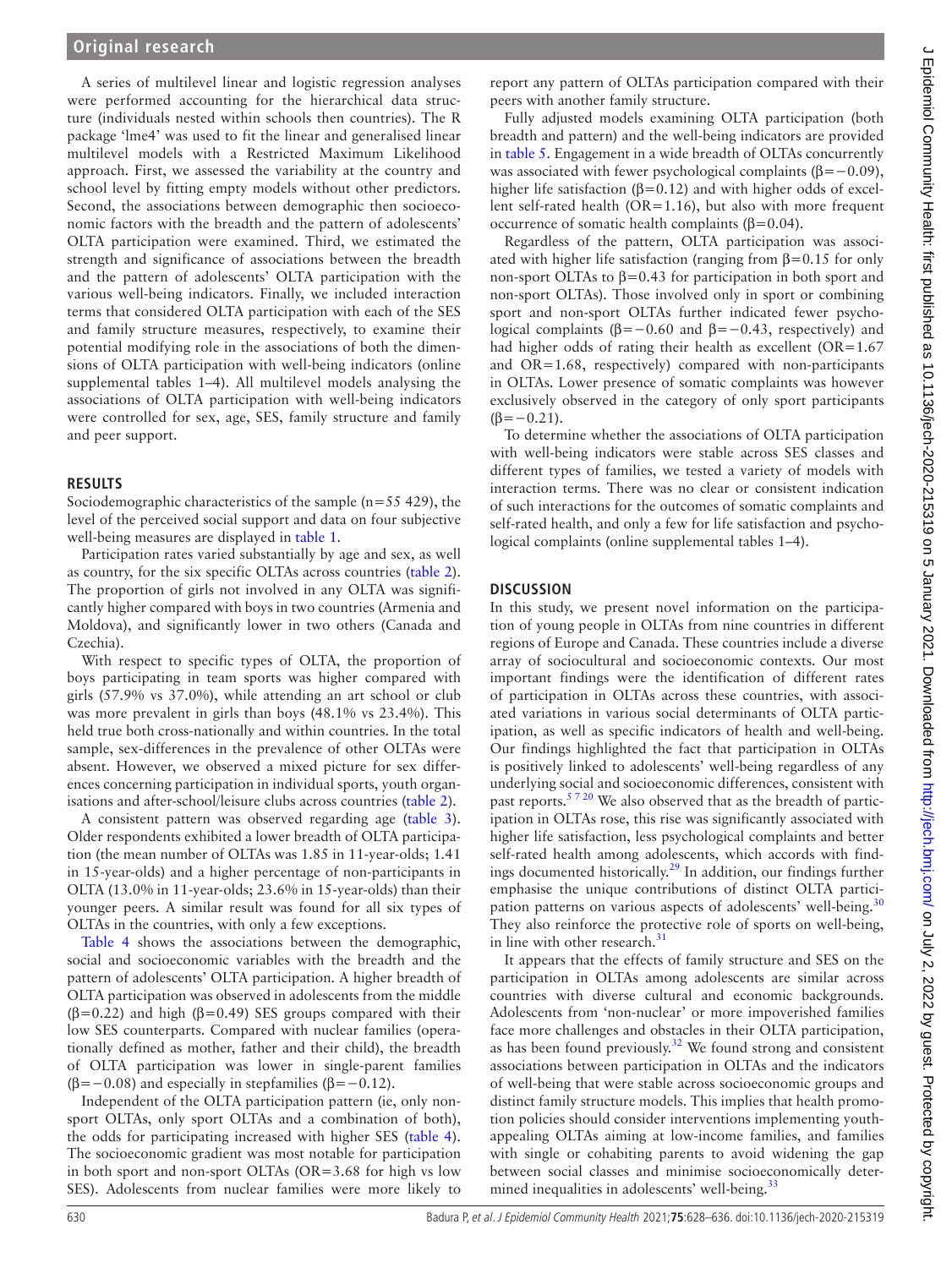| Table 1                                                                                                                                                                                                                                                                                                                                                                                                                                                                                                |                       | Description of study samples by country and for the total sample |                        |                        |                      |                       |                      |                      |                        |                            |
|--------------------------------------------------------------------------------------------------------------------------------------------------------------------------------------------------------------------------------------------------------------------------------------------------------------------------------------------------------------------------------------------------------------------------------------------------------------------------------------------------------|-----------------------|------------------------------------------------------------------|------------------------|------------------------|----------------------|-----------------------|----------------------|----------------------|------------------------|----------------------------|
|                                                                                                                                                                                                                                                                                                                                                                                                                                                                                                        | $(n=4448)$<br>Armenia | $(n=4214)$<br>Belgium                                            | $(n=12 523)$<br>Canada | $(n=11392)$<br>Czechia | $(n=4372)$<br>Latvia | $(n=4614)$<br>Moldova | $(n=5164)$<br>Poland | $(n=4131)$<br>Russia | $(n=4571)$<br>Slovakia | Total sample<br>(n=55 429) |
| Individual characteristics                                                                                                                                                                                                                                                                                                                                                                                                                                                                             |                       |                                                                  |                        |                        |                      |                       |                      |                      |                        |                            |
| Sex (n, %)                                                                                                                                                                                                                                                                                                                                                                                                                                                                                             |                       |                                                                  |                        |                        |                      |                       |                      |                      |                        |                            |
| <b>Boys</b>                                                                                                                                                                                                                                                                                                                                                                                                                                                                                            | 2155 (48.4)           | 2067 (49.1)                                                      | 6111 (48.8)            | 5676 (49.8)            | 2159 (49.4)          | 2310 (50.1)           | 2531 (49.0)          | 1969(47.7)           | 2333 (51.0)            | 27 351 (49.3)              |
| Girls                                                                                                                                                                                                                                                                                                                                                                                                                                                                                                  | 2293 (51.6)           | 2147 (50.9)                                                      | 6412 (51.2)            | 5716 (50.2)            | 2213 (50.6)          | 2304 (49.4)           | 2633 (51.0)          | 2162 (52.3)          | 2238 (49.0)            | 28 078 (50.7)              |
| Age category (n, %)                                                                                                                                                                                                                                                                                                                                                                                                                                                                                    |                       |                                                                  |                        |                        |                      |                       |                      |                      |                        |                            |
| $\tilde{=}$                                                                                                                                                                                                                                                                                                                                                                                                                                                                                            | 1396 (31.4)           | 1614 (38.3)                                                      | 3451 (27.9)            | 3720 (32.7)            | 1519 (34.9)          | 1556(33.7)            | 1682 (32.6)          | 1118 (27.1)          | 1530 (33.5)            | 17586 (31.8)               |
| $\frac{3}{2}$                                                                                                                                                                                                                                                                                                                                                                                                                                                                                          | 1570 (35.3)           | 1203(28.5)                                                       | 4735 (38.3)            | 3899 (34.2)            | 1501 (34.5)          | 1524 (33.0)           | 1706 (33.1)          | 1303 (31.5)          | (962,808               | 19 249 (34.8)              |
| 15                                                                                                                                                                                                                                                                                                                                                                                                                                                                                                     | 1482(33.3)            | 1397 (33.2)                                                      | 4186 (33.8)            | 3773 (33.1)            | 1336 (30.7)          | 1534 (33.2)           | 1769 (34.3)          | 1710(41.4)           | 1233 (27.0)            | 18420(33.3)                |
| Family structure (n, %)                                                                                                                                                                                                                                                                                                                                                                                                                                                                                |                       |                                                                  |                        |                        |                      |                       |                      |                      |                        |                            |
| Nuclear family                                                                                                                                                                                                                                                                                                                                                                                                                                                                                         | 3487 (90.0)           | 2746 (68.8)                                                      | 8449 (68.8)            | 7615 (69.8)            | 2685 (62.1)          | 3213 (71.0)           | 3987 (77.8)          | 2817 (68.6)          | 2730 (74.4)            | 37 729 (71.4)              |
| Single-parent family                                                                                                                                                                                                                                                                                                                                                                                                                                                                                   | 355 (9.2)             | 770 (19.3)                                                       | 2250 (18.3)            | 1824 (16.7)            | 1019 (23.5)          | 896 (19.8)            | 804 (15.7)           | 718 (17.5)           | 580 (15.8)             | 9216 (17.4)                |
| Stepfamily                                                                                                                                                                                                                                                                                                                                                                                                                                                                                             | 13(0.3)               | 378 (9.5)                                                        | 1190(9.7)              | 1154 (10.6)            | 451 (10.4)           | 182 (4.0)             | 244 (4.8)            | 499 (12.1)           | 248 (6.8)              | 4359 (8.3)                 |
| Non-parental family                                                                                                                                                                                                                                                                                                                                                                                                                                                                                    | 18(0.5)               | 100(2.5)                                                         | 392 (3.2)              | 317 (2.9)              | 172(4.0)             | 237 (5.2)             | 89 (1.7)             | 75 (1.8)             | 111(3.0)               | 1511(2.9)                  |
| Social support (M, SD)                                                                                                                                                                                                                                                                                                                                                                                                                                                                                 |                       |                                                                  |                        |                        |                      |                       |                      |                      |                        |                            |
| Family support*                                                                                                                                                                                                                                                                                                                                                                                                                                                                                        | 5.92 (1.79)           | 5.87 (1.50)                                                      | 5.04(1.82)             | 5.05 (2.22)            | 5.55 (1.76)          | 5.76 (1.96)           | 5.51 (1.53)          | 5.55 (1.76)          | 5.79 (1.65)            | 5.41 (1.89)                |
| Peer support*                                                                                                                                                                                                                                                                                                                                                                                                                                                                                          | 5.53 (1.87)           | 5.61 (1.49)                                                      | 4.87 (1.79)            | 4.65 (2.04)            | 4.90 (1.73)          | 4.94 (1.91)           | 4.46 (1.65)          | 4.62 (1.94)          | 5.16 (1.76)            | 4.90 (1.86)                |
| Subjective well-being (M, SD)                                                                                                                                                                                                                                                                                                                                                                                                                                                                          |                       |                                                                  |                        |                        |                      |                       |                      |                      |                        |                            |
| Life satisfactiont                                                                                                                                                                                                                                                                                                                                                                                                                                                                                     | 8.35 (1.77)           | 7.80 (1.42)                                                      | 7.32 (1.95)            | 7.78 (1.74)            | 7.40 (1.93)          | 8.25 (1.69)           | 7.48 (1.94)          | 7.43 (2.03)          | 7.64 (1.83)            | 7.67 (1.86)                |
| Somatic complaints#                                                                                                                                                                                                                                                                                                                                                                                                                                                                                    | 2.30 (3.09)           | 2.92 (2.93)                                                      | 3.48 (3.46)            | 2.70 (2.75)            | 3.33 (3.55)          | 3.39 (3.47)           | 3.08 (3.09)          | 3.37 (3.57)          | 3.28 (3.24)            | 3.11 (3.25)                |
| Psychological complaints#                                                                                                                                                                                                                                                                                                                                                                                                                                                                              | 4.50 (4.08)           | 5.00(3.61)                                                       | 5.20(4.12)             | 5.72 (3.91)            | 5.67 (4.38)          | 4.69 (4.07)           | 6.02(4.29)           | 4.39 (4.19)          | 5.47 (3.75)            | 5.27 (4.08)                |
| Self-rated health§                                                                                                                                                                                                                                                                                                                                                                                                                                                                                     | 1288 (29.5%)          | 1063 (25.4%)                                                     | 3716 (30.1%)           | 2706 (23.8%)           | 934 (21.4%)          | 1411 (30.6%)          | 1127 (21.9%)         | 1256 (30.7%)         | 1245 (27.3%)           | 14746 (26.8%)              |
| Data for social support and subjective well-being from Canada and Czechia were weighted using poststratification regional weights. Number of missing values in the total sample was: age category (173 cases; 0.3% of the tota<br>4.7%), family support (3941; 7.1%), peer support (2498; 4.5%), life satisfaction (744; 1.34%), somatic complaints (2190; 4.0%), psychological complaints (2249; 4.1%) and self-rated health (404; 0.7%)<br>Nine countries from the 2017/2018 HBSC survey (n=55 429). |                       |                                                                  |                        |                        |                      |                       |                      |                      |                        |                            |

\*Range: 1–7. †Range: 0–10.

<span id="page-3-0"></span>\*Range: 1–7.<br>†Range: 0–10.<br>‡Range: 0–16.

‡Range: 0–16. §n and % for excellent self-rated health.

§n and % for excellent self-rated health.<br>HBSC, Health Behaviour in School-aged Children; M, mean; SD, standard deviation. HBSC, Health Behaviour in School-aged Children; M, mean; SD, standard deviation.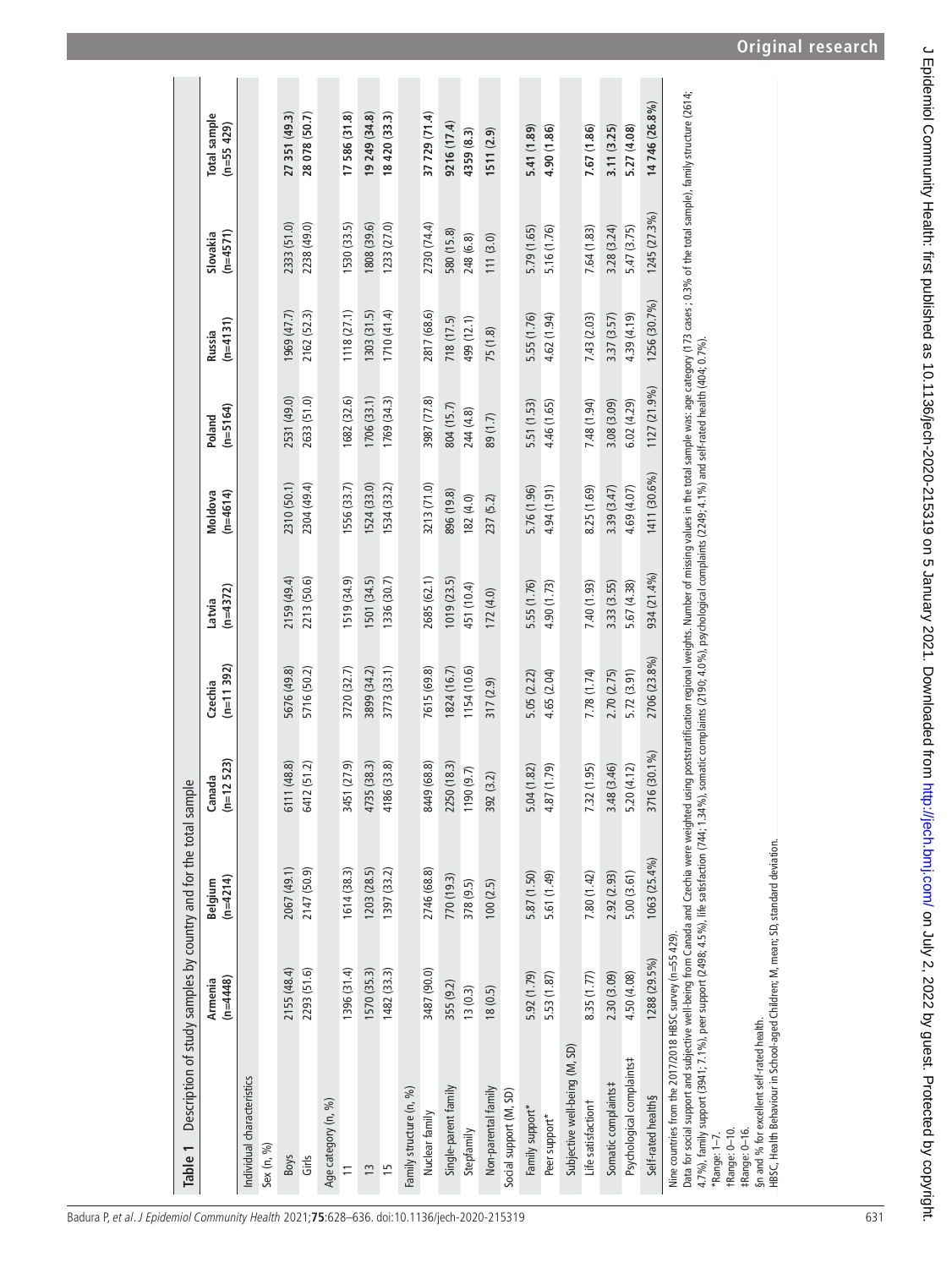# **Original research**

| Table 2                                                               |      |            | Prevalence rates of participation in OLTAs by country and sex |      |                  |                |            |      |                |      |                           |                |                     |      |                    |                  |                  |                    |      |                            |                |                                                                                                                                                                                                                                |                                   |
|-----------------------------------------------------------------------|------|------------|---------------------------------------------------------------|------|------------------|----------------|------------|------|----------------|------|---------------------------|----------------|---------------------|------|--------------------|------------------|------------------|--------------------|------|----------------------------|----------------|--------------------------------------------------------------------------------------------------------------------------------------------------------------------------------------------------------------------------------|-----------------------------------|
|                                                                       | (%)  | Team sport |                                                               | (%)  | Individual sport |                | Αrt<br>(%) |      |                | (%)  | <b>Youth organisation</b> |                | Leisure club<br>(%) |      |                    | Religious<br>(%) |                  |                    | (%)  | Non-participation in OLTAs |                | Breadth of OLTA participation<br>(M (95% CI))                                                                                                                                                                                  |                                   |
|                                                                       | Boy  | Ğ          | $\mathbb{X}^2$                                                | Boy  | Ğ                | $\mathbb{X}^2$ | Boy        | Ğ    | $\mathbf{X}^2$ | Boy  | Ξ                         | $\mathbf{X}^2$ | <b>Boy</b>          | Ğ    | $\mathbf{\hat{X}}$ | Boy              | にいい              | $\mathbf{\hat{X}}$ | Boy  | についている こうしゃ こうしゃ           | $\mathbf{X}^2$ | Boy                                                                                                                                                                                                                            | Ğ                                 |
| Armenia<br>$(n=4448)$                                                 | 49.7 | 23.8       | 0.001                                                         | 37.2 | 17.0             | < 0.001        | 22.1       | 46.1 | < 0.001        | 9.8  | 7.5                       | 0.007          | 19.4                | 15.9 | 0.003              | 10.1             | 10.2             | 0.932              | 21.3 | 30.6                       | 0.001          | $(1.43 \text{ to } 1.54)$<br>1.48                                                                                                                                                                                              | $(1.16 \text{ to } 1.25)$<br>1.20 |
| $(n=4214)$<br>Belgium                                                 | 55.2 | 27.0       | 0.001                                                         | 32.1 | 40.6             | < 0.001        | 18.5       | 45.6 | < 0.001        | 27.0 | 30.7                      | 0.015          | $\frac{5}{8}$       | 6.4  | 0.019              | $\overline{3}$ . | 4.0              | 0.162              | 16.5 | 18.1                       | 0.380          | (1.40 to 1.49)<br>1.44                                                                                                                                                                                                         | (1.50 to 1.59)<br>1.54            |
| $(n=12 523)$<br>Canada                                                | 62.1 | 50.2       | 0.001                                                         | 34.0 | 36.9             | 0.005          | 22.5       | 43.8 | < 0.001        | 9.2  | 11.1                      | 0.001          | 20.1                | 16.0 | 0.001              | 20.9             | 22.1             | 0.050              | 16.5 | 14.6                       | 0.001          | $(1.66 \text{ to } 1.72)$<br>1.69                                                                                                                                                                                              | (1.77 to 1.83)<br>1.80            |
| $(n=11392)$<br>Czechia                                                | 58.6 | 35.4       | 10000                                                         | 31.5 | 42.2             | < 0.001        | 25.0       | 59.7 | 0.001          | 15.0 | 13.0                      | 0.003          | 23.1                | 25.3 | 0.008              | $\overline{8.0}$ | 8.4              | 0.357              | 14.9 | 11.5                       | 0.001          | $(1.58 \text{ to } 1.64)$<br>1.61                                                                                                                                                                                              | (1.81 to 1.87)<br>1.84            |
| $(n=4372)$<br>Latvia                                                  | 54.7 |            | $27.6$ <0.001                                                 | 37.5 | 36.3             | 0.503          | 27.1       | 56.8 | 0.001          | 12.2 | 7.5                       | 0.001          | 11.0                | 9.7  | 0.244              | 8.3              | $\overline{8.0}$ | 0.776              | 16.4 | 14.6                       | 0.145          | $(1.46 \text{ to } 1.56)$<br>1.51                                                                                                                                                                                              | $(1.42 \text{ to } 1.50)$<br>1.46 |
| Moldova<br>$(n=4614)$                                                 | 71.0 | 44.1       | 0.001                                                         | 43.9 | 36.7             | 0.001          | 35.7       | 53.5 | 0.001          | 21.7 | 21.0                      | 0.598          | 29.6                | 23.7 | < 0.001            | 14.0             | 12.9             | 0.405              | 11.5 | 15.4                       | 0.001          | $(2.10 \text{ to } 2.22)$<br>2.16                                                                                                                                                                                              | $(1.86 \text{ to } 1.98)$<br>1.92 |
| $(n=5164)$<br>Poland                                                  | 50.6 | 32.6       | < 0.001                                                       | 26.5 | 26.2             | 0.831          | 13.0       | 27.0 | 0.001          | 10.8 | 11.1                      | 0.719          | 12.6                | 13.0 | 0.708              | 17.7             | 17.5             | 0.892              | 29.8 | 31.1                       | 0.343          | $(1.26 \text{ to } 1.36)$<br>1.31                                                                                                                                                                                              | (1.23 to 1.32)<br>1.27            |
| $(n=4131)$<br>Russia                                                  | 48.6 | 28.8       | < 0.001                                                       | 39.9 | 34.3             | < 0.001        | 26.3       | 48.1 | 0.001          | 10.0 | 8.6                       | 0.090          | 23.5                | 21.6 | 0.198              | 15.1             | 13.0             | 0.137              | 19.8 | 20.8                       | 0.474          | $(1.57 \text{ to } 1.69)$<br>1.63                                                                                                                                                                                              | (1.49 to 1.60)<br>1.54            |
| Slovakia<br>$(n=4571)$                                                | 61.6 | 40.8       | < 0.001                                                       | 27.7 | 35.4             | < 0.001        | 20.7       | 46.2 | < 0.001        | 9.4  | 9.5                       | 0.856          | 21.6                | 20.8 | 0.550              | 15.9             | 19.5             | 0.001              | 18.6 | 16.6                       | 0.088          | $(1.52 \text{ to } 1.62)$<br>1.57                                                                                                                                                                                              | (1.67 to 1.77)<br>1.72            |
| Total sample<br>$(n=55 429)$                                          | 57.9 | 37.0       | < 0.001                                                       | 33.9 | 35.2             | 0.653          | 23.4       | 48.1 | < 0.001        | 13.3 | 12.9                      | 0.588          | 19.5                | 17.8 | 0.137              | 13.3             | 13.8             | 0.172              | 17.8 | 17.8                       | 0.989          | $(1.60 \text{ to } 1.63)$<br>1.61                                                                                                                                                                                              | (1.64 to 1.66)<br>1.65            |
| Nine countries from the 2017/2018 HBSC survey (n=55 429).<br>weights. |      |            |                                                               |      |                  |                |            |      |                |      |                           |                |                     |      |                    |                  |                  |                    |      |                            |                | Data are percentages and p-values for the Rao-Scott X2 test, unless otherwise indicated. Significant differences (p<0.050) according to sex are indicated in bold (highest value). Data from Caechia were weighted using posts |                                   |

<span id="page-4-0"></span>CI, confidence interval; HBSC, Health Behaviour in School-aged Children; M, mean; OLTA, organised leisure-time activity.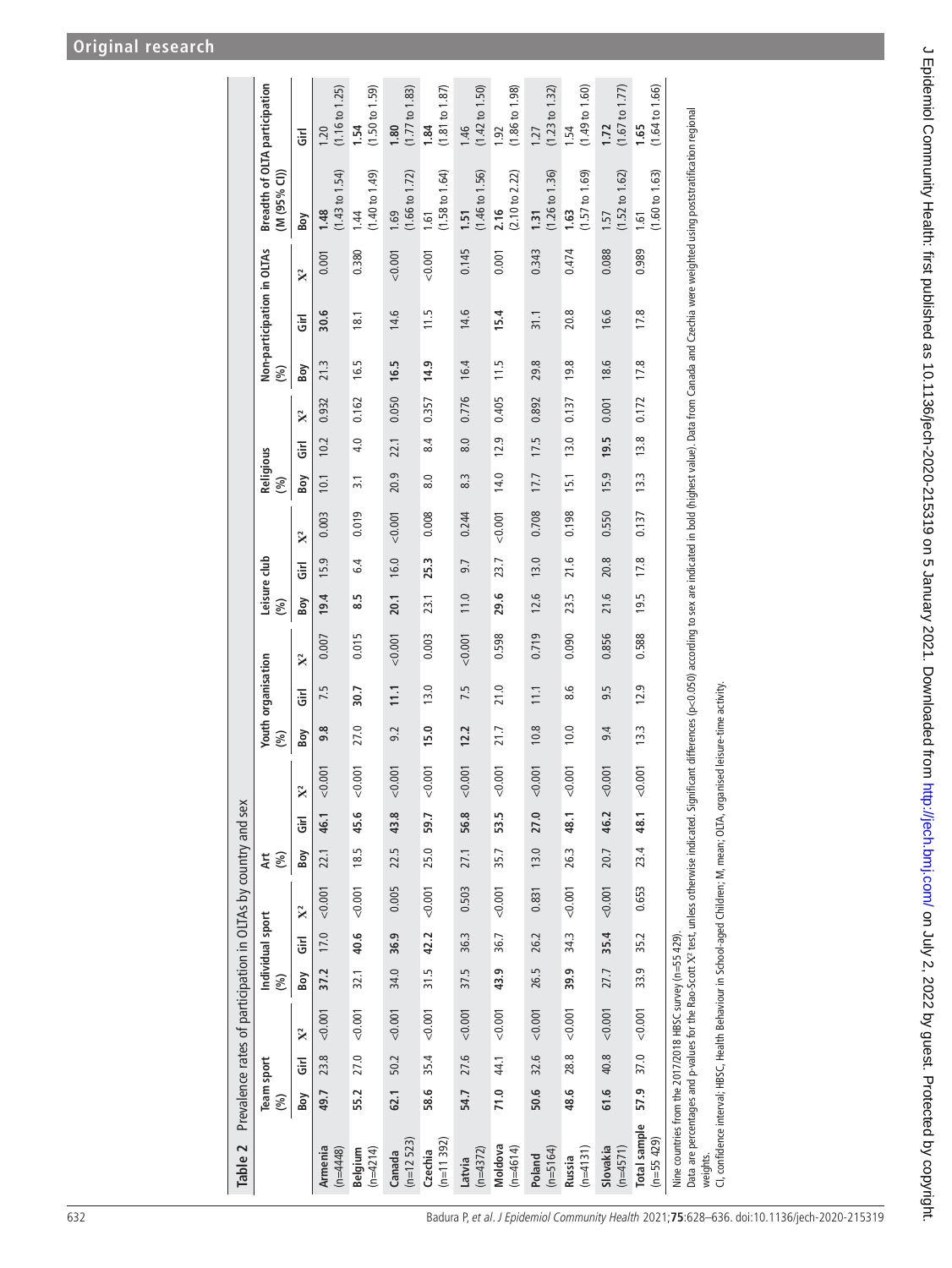| Table 3                                                                                                                                                                                                                                                                                    | Prevalence rates of participation in OLTAs by country and age |                                  |                  |      |                                  |      |                      |                    |                                 |                    |                                 |            |                     |                                |                |                |                                            |                 |
|--------------------------------------------------------------------------------------------------------------------------------------------------------------------------------------------------------------------------------------------------------------------------------------------|---------------------------------------------------------------|----------------------------------|------------------|------|----------------------------------|------|----------------------|--------------------|---------------------------------|--------------------|---------------------------------|------------|---------------------|--------------------------------|----------------|----------------|--------------------------------------------|-----------------|
|                                                                                                                                                                                                                                                                                            | Team sport                                                    |                                  | Individual sport |      | ξ                                |      | Youth org.           |                    | Leisure club                    |                    | Religious                       |            |                     |                                |                |                |                                            |                 |
|                                                                                                                                                                                                                                                                                            | (%)                                                           | (%)                              |                  |      | (%)                              |      | (%)                  |                    | (%)                             |                    | $(\%)$                          |            |                     | Non-participation in OLTAs (%) |                |                | Breadth of OLTA participation (M (95% CI)) |                 |
| Age category (yrs)                                                                                                                                                                                                                                                                         | $\frac{3}{2}$<br>$\overline{1}$                               | $\overline{1}$<br>$\frac{15}{2}$ | $\overline{1}$   | 15   | $\overline{1}$<br>$\overline{1}$ | 15   | 13<br>$\overline{1}$ | 15                 | $\frac{3}{2}$<br>$\overline{1}$ | 15                 | $\frac{3}{2}$<br>$\overline{1}$ | 15         | $\overline{1}$      | $\tilde{c}$                    | $\frac{15}{2}$ | $\overline{1}$ | $\frac{3}{2}$                              | $\frac{15}{2}$  |
| Armenia                                                                                                                                                                                                                                                                                    | 39.4 37.8 31.8 29.4 25.7                                      |                                  |                  | 25.4 | 39.1 35.2 29.2                   |      | 7.4                  | 10.3<br>8.2        | 15.8 19.9                       |                    | 16.9 12.3 10.8                  | 7.4        | 21.1                | 24.4                           | 32.5           | 1.43           | 1.38                                       | 1.21            |
| $(n=4448)$                                                                                                                                                                                                                                                                                 | p < 0.001                                                     | $p=0.056$                        |                  |      | pc 0.001                         |      | $p = 0.098$          |                    | $p=0.005$                       |                    | p < 0.001                       |            | p < 0.001           |                                |                | 1.37 to 1.50   | 1.32 to 1.44                               | 1.15 to 1.27    |
| Belgium                                                                                                                                                                                                                                                                                    | 46.2 40.0 35.4 40.7 36.4                                      |                                  |                  | 31.5 | 42.6 31.2 21.3                   |      | 34.9 25.3            | 25.1               | 10.0 7.4                        | 4.5                | 5.9 2.2                         | 2.0        | 9.4                 | 18.3                           | 25.7           | 1.80           | 1.42                                       | 1.20            |
| $(n=4214)$                                                                                                                                                                                                                                                                                 | < 0.001                                                       |                                  | $p = 0.003$      |      | p < 0.001                        |      | p < 0.001            |                    | p < 0.001                       |                    | p < 0.001                       |            | pc0.001             |                                |                | 1.75 to 1.86   | 1.37 to 1.48                               | 1.15 to 1.25    |
| Canada                                                                                                                                                                                                                                                                                     | 60.4 56.7 51.0 43.0 35.4                                      |                                  |                  | 29.6 | 35.3 36.7 29.3                   |      | $11.7$ 10.0          | $\overline{9}$ .   | 23.8 17.5                       | 13.7               | 24.1 22.2                       | 18.7       | 11.7                | 14.2                           | 19.9           | 1.98           | <b>P2</b>                                  | $\overline{51}$ |
| $(n=12373)$                                                                                                                                                                                                                                                                                | p < 0.001                                                     | p < 0.001                        |                  |      | p<0.001                          |      | 0.017                |                    | p < 0.001                       |                    | $pc - 0.001$                    |            | p < 0.001           |                                |                | 1.94 to 2.03   | 1.75 to 1.82                               | 1.48 to 1.55    |
| Czechia                                                                                                                                                                                                                                                                                    | 52.7 49.1 39.2 43.2 37.0                                      |                                  |                  | 30.4 | 46.5 44.1 36.5                   |      | 18.5 14.1            | 9.6                | 32.7 24.5                       | 15.6               | <u>ფ</u>                        | 6.6<br>8.3 | $\overline{\infty}$ | 10.5                           | 21.0           | 2.03           | 1.77                                       | 1.38            |
| $(n=11392)$                                                                                                                                                                                                                                                                                | p < 0.001                                                     | p < 0.001                        |                  |      | pc0.001                          |      | p < 0.001            |                    | p < 0.001                       |                    | p < 0.001                       |            | pc0.001             |                                |                | 1.99 to 2.07   | 1.74 to 1.81                               | 1.34 to 1.41    |
| Latvia                                                                                                                                                                                                                                                                                     | 44.3 40.4 38.2 35.8 36.6                                      |                                  |                  | 38.3 | 50.0 41.6                        | 34.1 | 8.7 10.9             | 9.8                | $11.8$ 10.9                     | $\overline{\circ}$ | 9.6                             | 5.9<br>8.5 | 12.3                | 15.0                           | 19.6           | 1.60           | 1.49                                       | $\overline{34}$ |
| $(n=4356)$                                                                                                                                                                                                                                                                                 | $p = 0.012$                                                   |                                  | $p=0.044$        |      | pc0.001                          |      | 0.224                |                    | $p=0.032$                       |                    | $p=0.002$                       |            | p < 0.001           |                                |                | 1.55 to 1.66   | 1.43 to 1.54                               | 1.29 to 1.40    |
| Moldova                                                                                                                                                                                                                                                                                    | 57.1 60.2                                                     | 41.5<br>55.2                     | 39.2             | 40.1 | 45.9 46.1 41.7                   |      | 20.8 18.8            | 24.4               | 29.2 25.7                       | 25.0               | $17.2$ 13.4                     | 9.8        | 13.9                | 11.0                           | 15.4           | 2.12           | 2.03                                       | 1.96            |
| $(n=4614)$                                                                                                                                                                                                                                                                                 | $p = 0.106$                                                   | $p = 0.503$                      |                  |      | 0.059                            |      | 0.015                |                    | $p = 0.038$                     |                    | $pc - 0.001$                    |            | $p=0.006$           |                                |                | 2.04 to 2.20   | 1.96 to 2.11                               | 1.89 to 2.03    |
| Poland                                                                                                                                                                                                                                                                                     | 47.5 42.7 34.4 29.3 25.4                                      |                                  |                  | 24.4 | 23.7 18.3 18.4                   |      | 12.1 10.6            | 10.2               | $15.4$ 13.2                     | 9.9                | 18.2 15.4                       | 19.3       | 24.5                | 31.6                           | 35.1           | 1.46           | 1.26                                       | 1.17            |
| $(n=5157)$                                                                                                                                                                                                                                                                                 | p < 0.001                                                     |                                  | $p = 0.008$      |      | pc 0.001                         |      | 0.321                |                    | p < 0.001                       |                    | $p=0.076$                       |            | $pc - 0.001$        |                                |                | 1.40 to 1.52   | 1.20 to 1.31                               | 1.11 to 1.22    |
| Russia                                                                                                                                                                                                                                                                                     | 42.0 37.6 36.1 47.8                                           |                                  | 34.1             | 32.1 | 44.5 38.3                        | 32.9 | 8.9                  | 10.8<br>7.4        | 27.7 20.0                       | 21.0               | 23.4 12.9                       | 8.8        | 12.1                | 20.5                           | 25.6           | 1.94           | $-50$                                      | 1.42            |
| $(n=4131)$                                                                                                                                                                                                                                                                                 | $p = 0.046$                                                   | p < 0.001                        |                  |      | pc 0.001                         |      | 0.038                |                    | $p = 0.004$                     |                    | pc 0.001                        |            | pc0.001             |                                |                | 1.86 to 2.02   | 1.44 to 1.57                               | 1.36 to 1.48    |
| Slovakia                                                                                                                                                                                                                                                                                   | 56.7 50.4 46.2 36.7 31.4                                      |                                  |                  | 25.1 | 38.0 33.0                        | 27.3 | 9.3 10.5             | $\overline{\circ}$ | 23.7 24.0                       |                    | 14.0 18.9 17.4                  | 16.5       | 12.0                | 16.3                           | 26.4           | <b>1.83</b>    | 1.67                                       | 137             |
| $(n=4571)$                                                                                                                                                                                                                                                                                 | p < 0.001                                                     | p < 0.001                        |                  |      | pc 0.001                         |      | 0.170                |                    | p < 0.001                       |                    | $p=0.431$                       |            | p < 0.001           |                                |                | 77 to 1.89     | 1.61 to 1.73                               | 1.30 to 1.44    |
| Total                                                                                                                                                                                                                                                                                      | 51.4 48.5 42.0 39.4 34.0                                      |                                  |                  | 30.5 | 40.6 37.0 30.7                   |      | 15.1 12.3            | 12.0               | 22.6 19.0                       | 14.5               | 15.5 13.8                       | 11.4       | 13.0                | 16.5                           | 23.6           | 1.85           | 1.65                                       | 1.41            |
| $(n=55 256)$                                                                                                                                                                                                                                                                               | p < 0.001                                                     | p < 0.001                        |                  |      | p < 0.001                        |      | 0.038                |                    | p < 0.001                       |                    | p < 0.001                       |            | p < 0.001           |                                |                | 1.83 to 1.87   | 1.63 to 1.66                               | 1.39 to 1.43    |
| Data are percentages and p-values for the Rao-Scott X? test, unless otherwise indicated. Significant differences according to the age category are indicated in bold (highest value). Data from Caenada and Czechia were weigh<br>Nine countries from the 2017/2018 HBSC survey (n=55 256) |                                                               |                                  |                  |      |                                  |      |                      |                    |                                 |                    |                                 |            |                     |                                |                |                |                                            |                 |

weights.<br>CI, confidence interval; HBSC, Health Behaviour in School-aged Children; M, mean; OLTA, organised leisure-time activity.

<span id="page-5-0"></span>CI, confidence interval; HBSC, Health Behaviour in School-aged Children; M, mean; OLTA, organised leisure-time activity.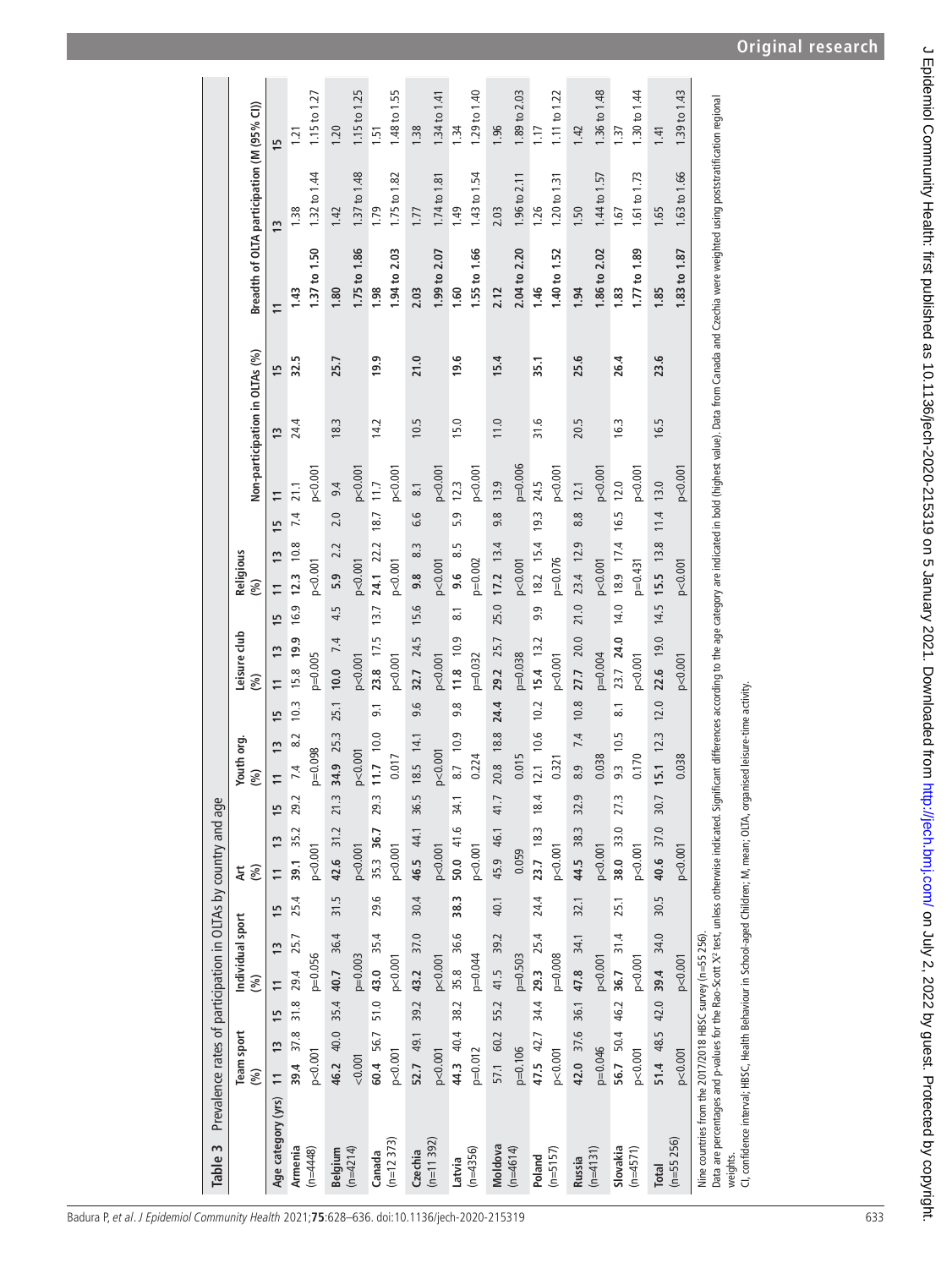<span id="page-6-0"></span>**Table 4** Multivariate associations examining demographic, social and socioeconomic factors with breadth and pattern of OLTAs based on multilevel linear and logistic regression models

|                                        |            | <b>Breadth of OLTA participation</b> |                | Pattern of OLTA participation |                                     |              |                                    |              |
|----------------------------------------|------------|--------------------------------------|----------------|-------------------------------|-------------------------------------|--------------|------------------------------------|--------------|
|                                        |            | Number of OLTAs*                     | (no OLTA=ref.) | OLTA non-sport                | <b>OLTA</b> sport<br>(no OLTA=ref.) |              | <b>OLTA</b> both<br>(no OLTA=ref.) |              |
|                                        | β          | 95% CI                               | 0R             | 95% CI                        | 0R                                  | 95% CI       | 0R                                 | 95% CI       |
| <b>Fixed effects</b>                   |            |                                      |                |                               |                                     |              |                                    |              |
| Constant                               | 1.65       | 1.50 to 1.80                         | 1.60           | 1.27 to 2.00                  | 0.96                                | 0.76 to 1.21 | 2.09                               | 1.47 to 2.96 |
| Sex (girl=ref.)                        | $-0.05$    | $-0.07$ to $-0.03$                   | 0.43           | 0.40 to 0.46                  | 1.91                                | 1.80 to 2.03 | 0.90                               | 0.85 to 0.96 |
| Age (11 years=ref.)                    |            |                                      |                |                               |                                     |              |                                    |              |
| 13                                     | $-0.22$    | $-0.25$ to $-0.20$                   | 0.80           | 0.73 to 0.87                  | 0.85                                | 0.76 to 0.92 | 0.63                               | 0.59 to 0.69 |
| 15                                     | $-0.46$    | $-0.49$ to $-0.43$                   | 0.52           | 0.48 to 0.57                  | 0.60                                | 0.55 to 0.65 | 0.32                               | 0.29 to 0.35 |
| Relative FAS (low FAS=ref.)            |            |                                      |                |                               |                                     |              |                                    |              |
| Medium FAS                             | 0.22       | 0.20 to 0.25                         | 1.51           | 1.40 to 1.63                  | 1.59                                | 1.48 to 1.71 | 1.91                               | 1.77 to 2.05 |
| High FAS                               | 0.49       | 0.46 to 0.53                         | 1.88           | 1.69 to 2.10                  | 2.66                                | 2.41 to 2.93 | 3.68                               | 3.34 to 4.07 |
| Family structure (nuclear family=ref.) |            |                                      |                |                               |                                     |              |                                    |              |
| Single-parent family                   | $-0.08$    | $-0.11$ to $-0.05$                   | 0.80           | 0.74 to 0.87                  | 0.77                                | 0.71 to 0.83 | 0.74                               | 0.69 to 0.80 |
| <b>Stepfamily</b>                      | $-0.12$    | $-0.16$ to $-0.08$                   | 0.78           | 0.70 to 0.87                  | 0.78                                | 0.70 to 0.86 | 0.71                               | 0.64 to 0.79 |
| Non-parental family                    | $-0.01$    | $-0.08$ to $0.06$                    | 0.67           | 0.55 to 0.81                  | 0.68                                | 0.57 to 0.81 | 0.76                               | 0.64 to 0.90 |
| Random effects                         |            |                                      |                |                               |                                     |              |                                    |              |
| Variance (SD)                          |            |                                      |                |                               |                                     |              |                                    |              |
| Country-level                          | 0.05(0.23) |                                      | 0.08(0.28)     |                               | 0.09(0.30)                          |              | 0.26(0.51)                         |              |
| School-level                           | 0.08(0.28) |                                      | 0.20(0.45)     |                               | 0.17(0.42)                          |              | 0.45(0.67)                         |              |

Nine countries from the 2017/2018 HBSC survey (n=48 437).

Data are beta coefficients (β) or OR and 95% CI.

Statistically significant values (p<0.05) are indicated in bold.

\*Range: 0–6.

CI, confidence interval; FAS, Family Affluence Scale; HBSC, Health Behaviour in School-aged Children; OLTA, organised leisure-time activity; OR, odds ratio; ref., reference category; SD, standard deviation.

OLTA participation decreased with age in all the countries. At about the age of 13, adolescents may reduce the breadth of OLTAs by more selectively investing their time in particular activities.[34](#page-8-27) In addition, the rising influence of peers during adolescence might also be related to changes in leisure time spending patterns, including dropout from OLTAs.<sup>[35](#page-8-28)</sup> The influence of peers and significant others, including coaches, for maintenance of participation in OLTAs has been established.<sup>36,37</sup> Furthermore, adolescents might also leave the OLTAs because they do not feel 'good enough' compared with their peers.<sup>38</sup> Therefore, some reorientation of the goals in OLTAs from a focus on success and mastery of performance towards having fun and socialisation could contribute to reducing dropout rates.<sup>[39](#page-8-31)</sup> However, this does not necessarily apply to all types of OLTAs and the factors

<span id="page-6-1"></span>**Table 5** Associations between participation in OLTAs and selected well-being indicators: results from adjusted three-level linear and logistic regression models with mixed effects

|                                              | Life satisfaction<br>$(n=45683)$ |              | $(n=44693)$ | <b>Psychological complaints</b> | $(n=44 754)$ | <b>Somatic complaints</b> | $(n=45900)$ | <b>Excellent self-rated health</b> |
|----------------------------------------------|----------------------------------|--------------|-------------|---------------------------------|--------------|---------------------------|-------------|------------------------------------|
|                                              | β                                | 95% CI       | β           | 95% CI                          | β            | 95% CI                    | <b>OR</b>   | 95% CI                             |
| <b>Fixed effects</b>                         |                                  |              |             |                                 |              |                           |             |                                    |
| Breadth of OLTA participation (no OLTA=ref.) |                                  |              |             |                                 |              |                           |             |                                    |
| No. of OLTAs $(0-6)$                         | 0.12                             | 0.10 to 0.13 | $-0.09$     | $-0.12$ to $-0.07$              | 0.04         | $0.02$ to $0.06$          | 1.16        | 1.14 to 1.18                       |
| Pattern of OLTA participation                |                                  |              |             |                                 |              |                           |             |                                    |
| OLTA non-sport                               | 0.15                             | 010 to 0.20  | 0.02        | $-1.00$ to 0.14                 | $-0.06$      | $-0.15$ to 0.05           | 1.01        | 0.93 to 1.09                       |
| OLTA sport                                   | 0.37                             | 0.32 to 0.42 | $-0.60$     | $-0.71$ to $-0.49$              | $-0.21$      | $-0.30$ to $-0.12$        | 1.67        | 1.55 to 1.79                       |
| OLTA both                                    | 0.43                             | 0.38 to 0.48 | $-0.43$     | $-0.54$ to $-0.33$              | $-0.05$      | $-0.13$ to 0.04           | 1.68        | 1.57 to 1.80                       |
| Random effects                               |                                  |              |             |                                 |              |                           |             |                                    |
| Variance (SD)                                |                                  |              |             |                                 |              |                           |             |                                    |
| Country                                      | 0.12(0.35)                       |              | 0.28(0.53)  |                                 | 0.13(0.36)   |                           | 0.03(0.16)  |                                    |
| School                                       | 0.12(0.34)                       |              | 0.53(0.73)  |                                 | 0.32(0.56)   |                           | 0.14(0.37)  |                                    |

Nine countries from the 2017/18 HBSC study.

Data are beta coefficients (β) or OR and 95% CI. All models were controlled for sex, age category, Family Affluence Scale (FAS), family structure, family and peer support. Statistically significant values (p<0.05) are indicated in bold.

HBSC, Health Behaviour in School-aged Children; OLTA, organised leisure-time activity; ref., reference category.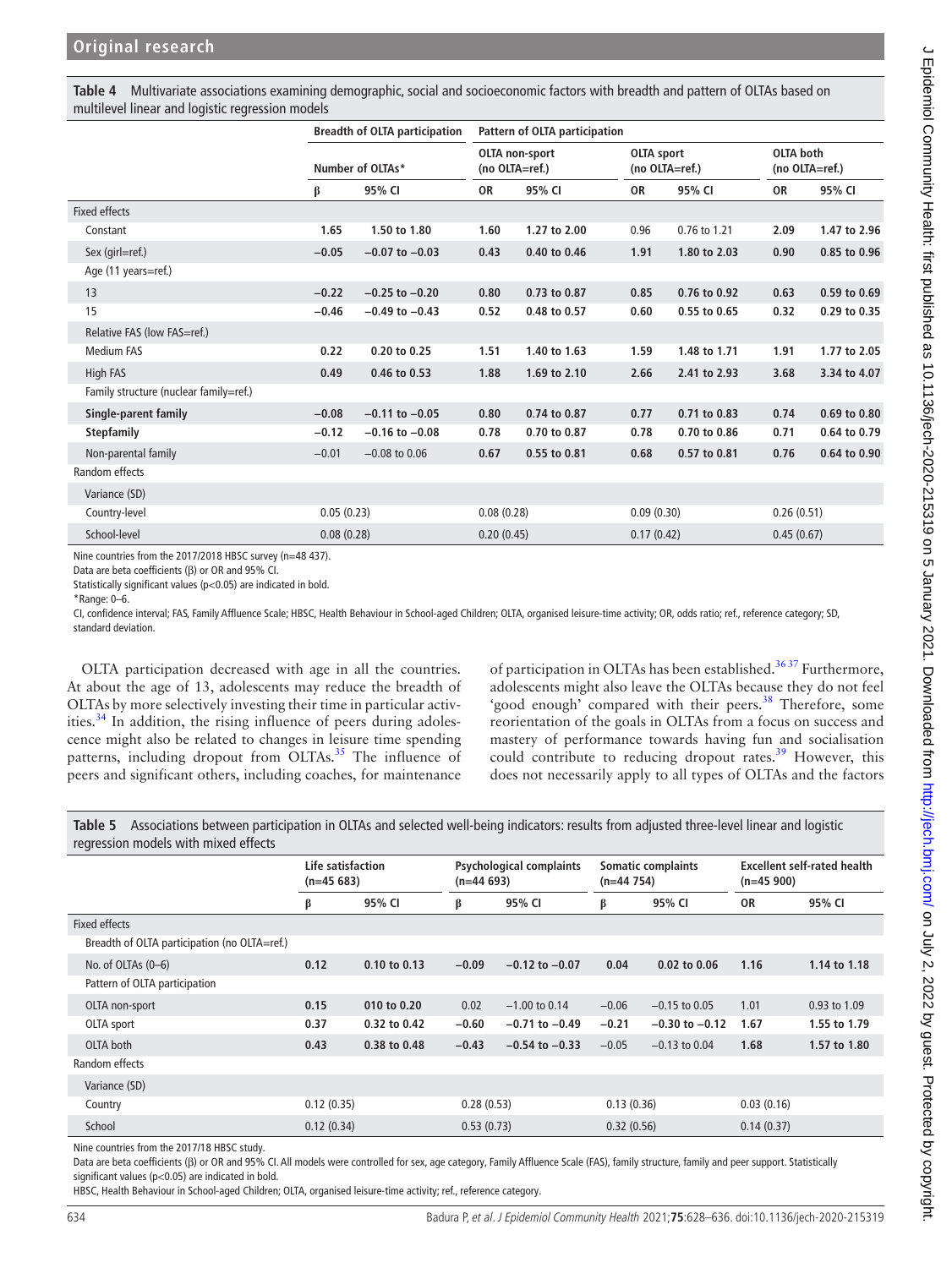influencing dropout may be unique for specific OLTAs. Further research to explore such factors is therefore warranted.

Findings from this study demonstrate the importance of organised leisure in the promotion of adolescents' well-being that could form the basis of community-based prevention programmes. Features of such programmes could be made 'crossculturally transferrable' by targeting disadvantaged populations and involving strategies to combat persistent dropouts from OLTAs observed with age. There would, however, be a need to account for socioculturally determined differences in participation rates or country-specific preferences/offer of different types of OLTAs observed by sex.

With respect to these sex-specific patterns, team sports were the most preferred OLTA reported by boys, whereas arts were most commonly reported by girls. Despite the distinct sociocultural backgrounds inherent to the countries under study, these patterns persisted. Sex-based differences were, however, observed for other types of OLTAs. Russian, Armenian and Moldovan boys were over-represented in OLTAs, especially in sports, compared with girls. This is important as physical activity may mediate associations between sex and mental health outcomes.[40](#page-8-32) In such countries where sex-based differences are highest, a priority for health promotion could be to invoke good practices to increase girls' participation in promoting their subjective well-being. As an example, community policies implemented in Finland and Norway led to a 20% increase of girls' sport participation over the last 20–25 years, with differences among boys and girls almost disappearing over the time.<sup>[10](#page-8-33)</sup>

Strengths of our study include its cross-national nature, the large and robust data set, our reliance on validated items and survey protocols, and its novelty in the peer-review literature. It does, however, have several limitations. The cross-sectional study design precludes the possibility of knowing whether participation in OLTAs is causally related to health and well-being, or if the reciprocal is true due to reverse causality. In addition, we did not compile information on intensity or volume of OLTA participation, which could have yielded more detailed findings in relation to socioeconomic or family background influences of our respondents. Sex-related or gender-related sociocultural norms that are specific to different populations too may underlay some findings and were not captured in the present analyses. There is a clear need to identify specific individual and other social factors that mediate the relationships captured in this study. There is also a potential for qualitative studies to identify the motivations and to understand decision-making by adolescents about participating in different OLTAs, with a special focus on those who do not participate.

# **CONCLUSIONS**

This study confirmed that adolescents' engagement in OLTAs is associated with better well-being and perceived subjective health. This finding was identified across all of the nine countries involved and appears to be independent of country, age, sex and SES, family structure or perceived social support. All different expressions of OLTA participation were associated with higher life satisfaction, while sports was especially associated with fewer psychological complaints and excellent self-rated health. Mechanisms that underlie such associations might exist independent of country-specific sociocultural context. Based on observed patterns, health promotion policies aiming to increase adolescents' subjective well-being and OLTA participation should pay specific attention to adolescents from low SES and non-nuclear families.

## **What is already known on this subject**

► Organised leisure-time activities are linked to healthy youth development. However, adolescents from families with lower socioeconomic status are less likely to participate in these sorts of activities. Participation in organised-leisure time activities may in part account for socioeconomic gradients in adolescent well-being.

# **What this study adds**

► Engagement in organised leisure-time activities was associated with better perceived subjective health and wellbeing in adolescents from nine countries with divergent social and socioeconomic contexts. This held true even following control for other established determinants, including sex, age category, relative socioeconomic status, family structure and perceived social support and, in particular, country. Mechanisms underlying the association between participation in organised leisure-time activities and adolescent well-being are to be likely universal. Health promotion policies aiming to increase adolescents' subjective well-being should support adolescents' participation in organised leisure-time activities, with specific focus on adolescents living in poverty and from non-nuclear families.

#### **Author affiliations**

<sup>1</sup> Faculty of Physical Culture, Department of Recreation and Leisure Studies, Palacký University Olomouc, Olomouc, Czech Republic

<sup>2</sup> Department of Public Health and Primary Care, Faculty of Medicine and Health Sciences, Ghent University, Ghent, Belgium

<sup>3</sup>Institute of Public Health, Department of Public Health and Epidemiology, Riga Stradiņš University, Riga, Latvia

4 Faculty of Health Sciences, Department of Environmental Health, Jagiellonian University Medical College, Krakow, Poland

<sup>5</sup>Olomouc University Social Health Institute, Palacký University Olomouc, Olomouc, Czech Republic

6 Faculty of Medicine, Pavol Jozef Šafárik University, Kosice, Slovakia

<sup>7</sup>Department of Public Health Sciences, Queen's University, Kingston, Ontario, Canada

#### **Twitter** Zdenek Hamrik [@adolescents](https://twitter.com/adolescents)

**Acknowledgements** HBSC is an international study carried out in collaboration with WHO/EURO. For the 2017/2018 survey, the International Coordinator was Jo Inchley (University of Glasgow) and the Data Bank Manager was Professor Oddrun Samdal (University of Bergen). The present study used data from nine countries/ regions in the 2017/2018 survey, conducted by the following Principal Investigators: Sergey Sargsyan and Marina Melkumova (Armenia), Bart De Clercq (Flemish Belgium), William Pickett and Wendy Craig (Canada), Michal Kalman (Czechia), Iveta Pudule (Latvia), Galina Lesco (Republic of Moldova), Joanna Mazur and Agnieszka Malkowska-Szkutnik (Poland), Anna Matochkina (Russia) and Andrea Madarasová Gecková (Slovakia). We would also like to express our gratefulness to staff and pupils of the schools that participated in the study.

**Contributors** PB, ZH and WP designed the study. PB and JF analysed the data, with all the authors being involved in the data interpretation. PB, ZH, IG, MD and MM-C drafted the manuscript with inputs and editing from all authors. Finally, all the authors critically reviewed and approved the manuscript.

**Funding** The work was supported by the grant of the Czech Science Foundation 'Leisure time in the context of the healthy development of school-aged children' (GA18-24977S), by the European Regional Development Fund Project 'Effective Use of Social Research Studies for Practice' (No. CZ.02.1.01/0.0/0.0/16\_025/0007294 ) and by the Slovak Research and Development Agency under Contract No. APVV-18–0070.

#### **Competing interests** None declared.

**Patient consent for publication** Not required.